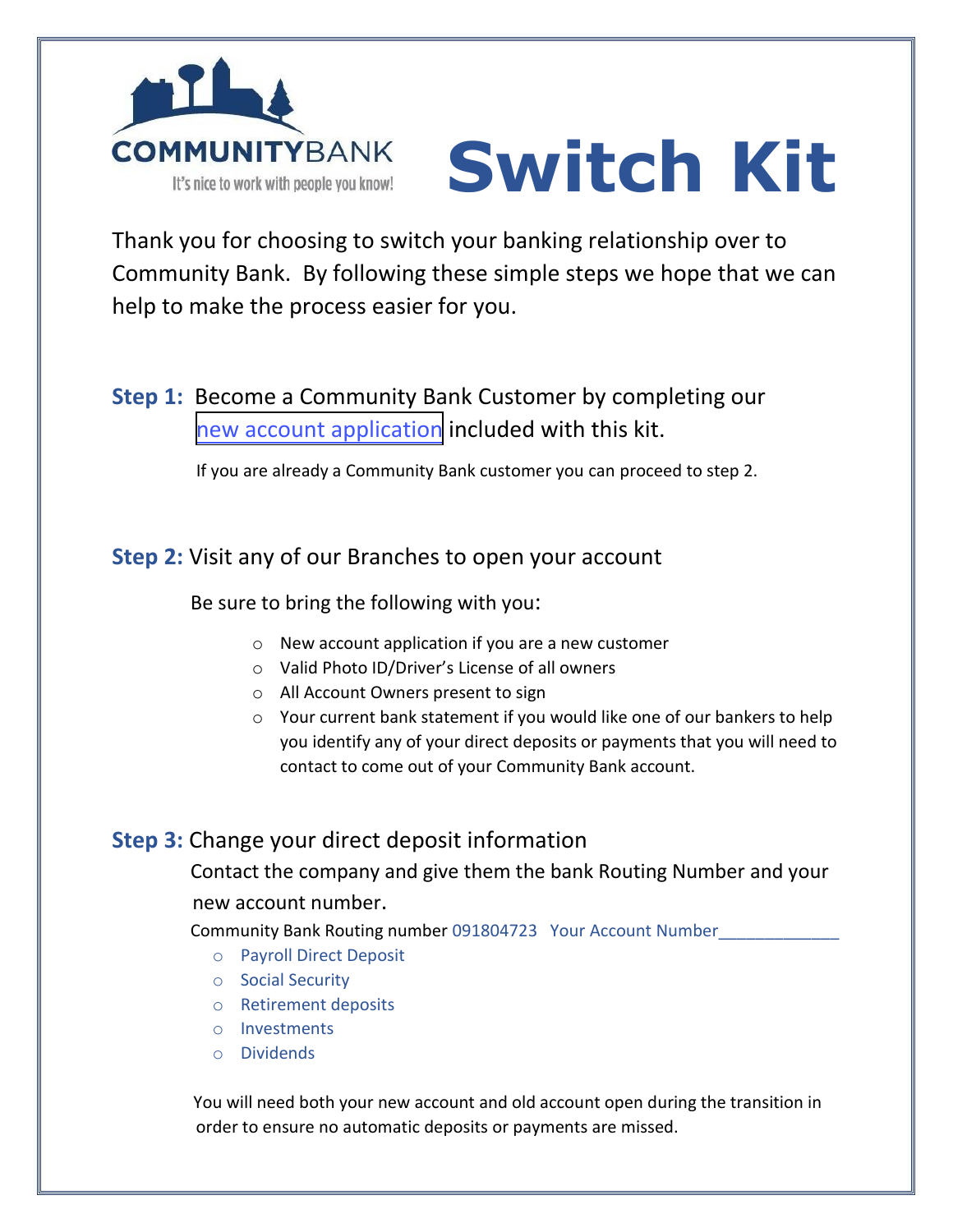## **Step 4:** Update any automatic and pre authorized bill payments to come out of your new account with Community Bank.

 Contact the company and give them the bank Routing Number and your new account number.

Community Bank Routing number 091804723 Your Account Number You will need both your new account and old account open during the transition in order to ensure no automatic deposits or payments are missed.

#### Examples of payments to update

- o Mortgage or Rent
- o Insurance (Auto-Health-Life)
- o Credit Card Payment
- o Loan Payments (Car-Home-Home Equity-Student)
- o Utilities
	- o Electric
	- o Gas
	- o Water
	- o Sewer
	- o Cellular Service
	- o Internet Provider
- o Automatic Transfers between accounts
- o Subscriptions
- o Monthly Club Memberships
- o Annual Memberships
- o Taxes –(Property-Federal-State)

#### **Step 5:** Close your former account

Verify that all outstanding debits-checks-and outgoing payments have cleared

 Contact the financial institution to close your previous account. Not formally closing the account may result in fees being assessed by that financial institution depending on their account requirements.



It's nice to work with people you know!<br> **Website: communitybankwi.com Email: [info@communitybanwi.com](mailto:info@communitybanwi.com)**